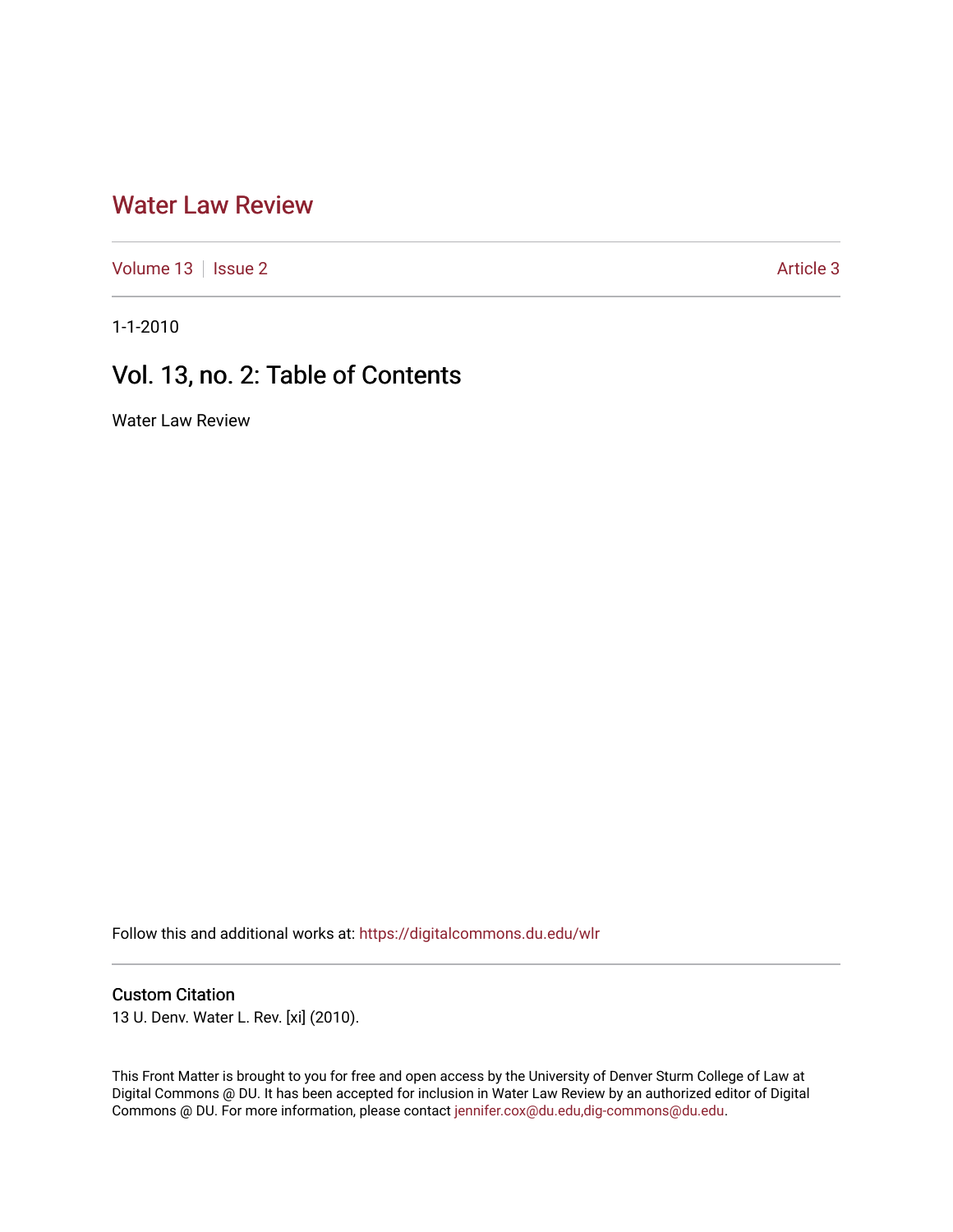# UNIVERSITY OF DENVER **WATER LAW REVIEW**

**VOLUME 13 ISSUE** 2 **SPRING** 2010

#### **CONTENTS**

#### **ARTICLES**

| A BRIGHT IDEA FROM THE BLACK CANYON: FEDERAL JUDICIAL REVIEW OF |                |
|-----------------------------------------------------------------|----------------|
|                                                                 |                |
|                                                                 | Reed D. Benson |

*PAGOSA* - THE GREAT **AND** GROWING CITIES DOCTRINE IMPERILED: AN OBJECTIVE LOOK FROM **A BIASED** PERSPECTIVE **................................ 283 Casey S. Funk & Daniel J. Arnold** 

#### INTERNATIONAL PERSPECTIVES

| WATER SCARCITY AND AQUATIC SUSTAINABILITY: MOVING BEYOND POLICY |                    |
|-----------------------------------------------------------------|--------------------|
|                                                                 |                    |
|                                                                 | Arlene J. Kwasniak |

THE GUARANI AQUIFER & INTERNATIONAL GROUNDWATER LAW: ADVANCING TOWARDS A LEGAL FRAMEWORK FOR THE MANAGEMENT OF A TRANSBOUNDARYAQUIFER ........................................................ 361 *Bryan A. Green*

#### ARTICLE **UPDATE**

SIXTH UPDATE TO COLORADO WATER LAW: AN HISTORICAL O VERVIEW ............................................................................ **389** *Justice Gregory J. Hobbs, Jr.* 

#### BOOKNoTES

JEROME G. MuYs, GEORGE WILLIAM SHERK, MARILYN C. O'LEARY, THE UTTON TRANSBOUNDARY RESOURCES CENTER, UNIVERSITY OF NEW MEXICO SCHOOL OF LAW, MODEL INTERSTATE WATER C O MPACT .............................................................................. 405 KAREN HYUN, ECOSYSTEM-BASED MANAGEMENT IN THE COLORADO RIVER

D ELTA .................................................................................. 423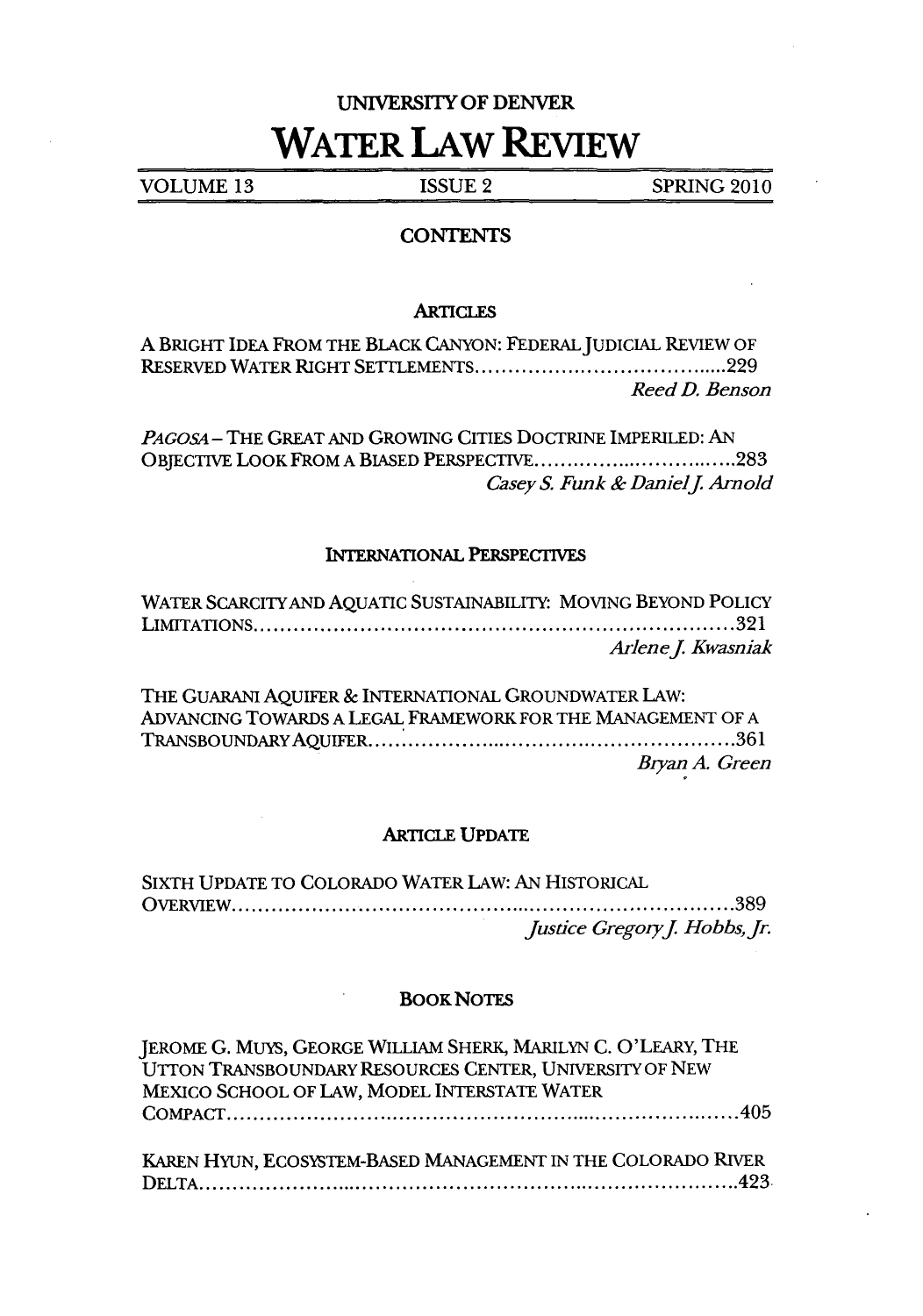| PHILIPPE CULLET, WATER LAW, POVERTY, AND DEVELOPMENT: WATER                                                           |  |  |
|-----------------------------------------------------------------------------------------------------------------------|--|--|
| SUSAN J. MARKS, AQUA SHOCK-THE WATER CRISIS IN                                                                        |  |  |
| MOHAMED T. EL-ASHRY AND DIANA C. GIBBONS EDS., WATER AND ARID                                                         |  |  |
| JOSEPH W. DELLAPENNA AND JOYEETA GUPTA, EDS., THE EVOLUTION OF                                                        |  |  |
| STEVEN SOLOMON, WATER: THE EPIC STRUGGLE FOR WEALTH, POWER,                                                           |  |  |
| KENICHI MATSUI, NATIVE PEOPLES AND WATER RIGHTS: IRRIGATION,                                                          |  |  |
| M. RAMON LLAMAS ET AL. EDS., WATER ETHICS: MARCELINO BOTÍN                                                            |  |  |
| ELLI LOUKA, WATER LAW & POLICY: GOVERNANCE WITHOUT                                                                    |  |  |
| <b>CONFERENCE REPORTS</b>                                                                                             |  |  |
| THE FIFTY-SECOND ANNUAL CONVENTION OF THE COLORADO WATER<br>CONGRESS: COLORADO COMPACTS WORKSHOP463                   |  |  |
|                                                                                                                       |  |  |
| COLORADO STATE UNIVERSITY WATER RESOURCES ARCHIVE, WATER<br>TABLES 2010, ACROSS STATE LINES: SHARING THE RESOURCES492 |  |  |
| COLORADO CLEANTECH INDUSTRY ASSOCIATION494                                                                            |  |  |
| WATER LAW REVIEW 2010 SYMPOSIUM: WATER LAW AND CLIMATE<br>CHANGE, PLANNING IN AN UNCERTAIN FUTURE497                  |  |  |
| -- - -<br><b>CALLED</b>                                                                                               |  |  |

#### **COURT** REPORTS

 $\sim$ 

 $\mathbf{A}^{(1)}$  and

 $\label{eq:2.1} \mathcal{L}(\mathcal{L}_{\mathcal{A}}) = \mathcal{L}(\mathcal{L}_{\mathcal{A}}) \otimes \mathcal{L}(\mathcal{L}_{\mathcal{A}})$ 

 $\sim 10^{-11}$